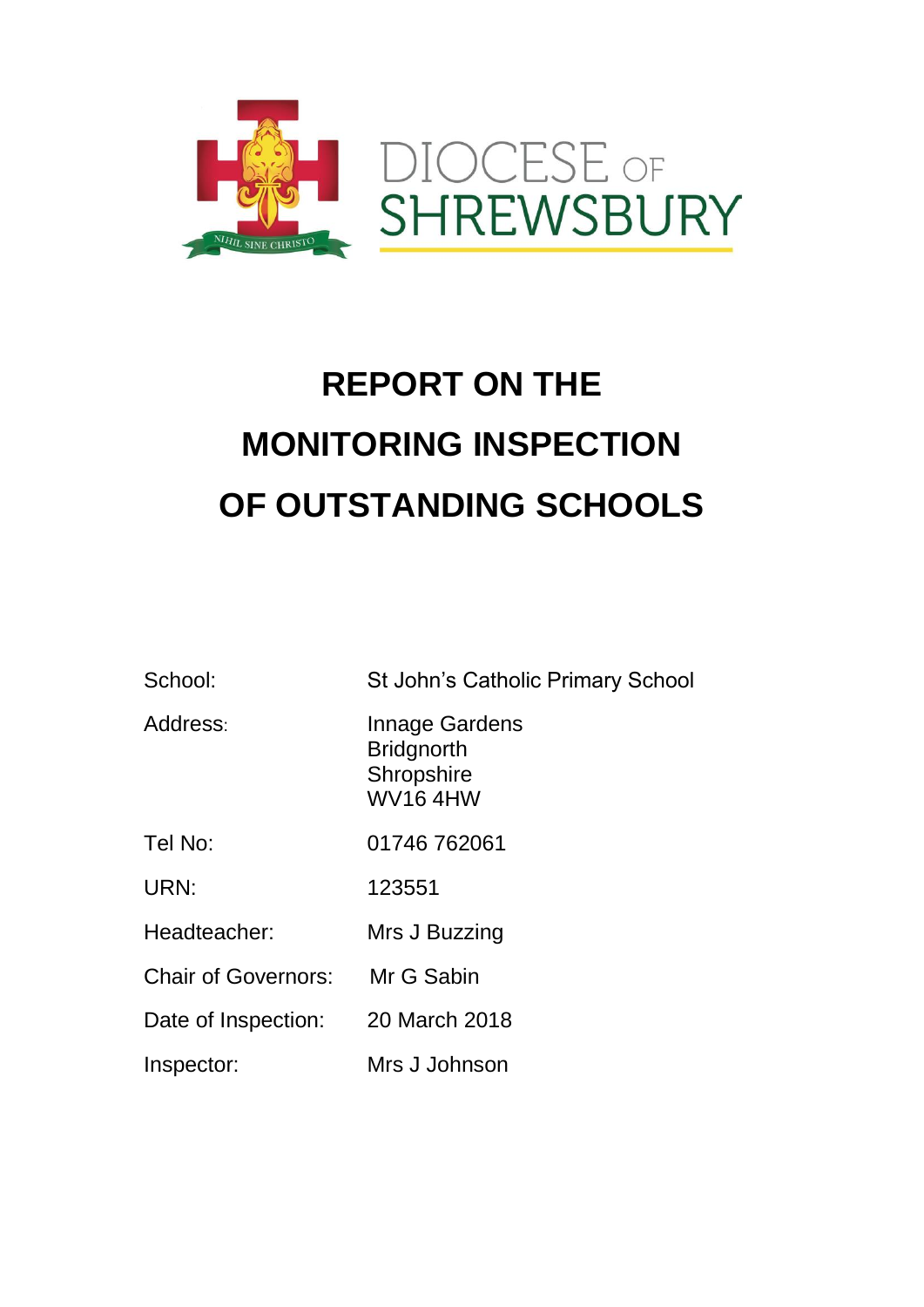## **Areas of Outstanding Practice**

#### **Outcomes for pupils**

Pupils at St John's are a delight, and they are keen to take on a range of roles and responsibilities in the school. They are confident in expressing the Gospel values that clearly underpin each aspect of the school's work. They are proud to be part of St John's school community and the local community in Bridgnorth. They know that they are part of God's family.

The behaviour of pupils in lessons and around the school is very good, and the pupils say that they particularly enjoy their Religious Education lessons when teachers make the lessons fun or use creative ways of engaging them in their learning. They are building up a rich religious literacy, and can articulate how their Christian faith shapes their lives.

Pupils thoroughly enjoy their involvement in the Catholic life of the school and the range of opportunities for developing their spiritual life. The range of fundraising and charity work undertaken by the school is impressive. At the time of the Inspection, pupils were eagerly looking forward to the CAFOD biscuit sale organised by the Reception Class. The new Pax Room is appreciated by pupils, and they are very confident that an adult will support them should they have any worries or problems. Strong links with a range of outside agencies ensure that the needs of the pupils are met.

The newly formed Faith Council is keen to contribute to the prayer life of the school, and its members are great ambassadors for the school. Pupils throughout the school are able to plan their own Collective Worship, at an age appropriate level. They pray with respect and reverence. A new School Prayer Book of both traditional and more modern prayers has been produced, ensuring that Jesus is placed at the heart of everything the school does.

#### **Leaders and Managers**

The new Headteacher is ambitious for the school, and has brought innovative ideas with her. She is ably assisted by the Deputy Headteacher, and together, they are determined to ensure the very best Catholic education for the pupils in the school. The Religious Education Co-ordinator, who has been in post for some time, has embraced these new ideas, and so the capacity for future development is strong.

Staff and Governors are fully committed to the school's Catholic Mission and ethos. The Chair of Governors, Link Governor for Religious Education and the Parish Priest are frequent visitors to the school and are knowledgeable about the school's strengths. They play an active role in evaluating the school's provision and find things out for themselves first hand. Following their termly visit, they give a written report of their findings. During the school's recent period of instability of leadership, the Governors have kept the school's Catholic ethos at the heart of its work.

The Headteacher has a clear vision for the school, and is relentless in her quest for excellence. Standards in Religious Education are good, but the school rightly recognises that they could be higher. A full programme of monitoring and evaluation of the teaching and standards in Religious Education is in place, and it is clear that issues identified are being addressed.

Parents are kept well informed about developments in Religious Education, and are welcomed into school to celebrate the school's Catholic life.